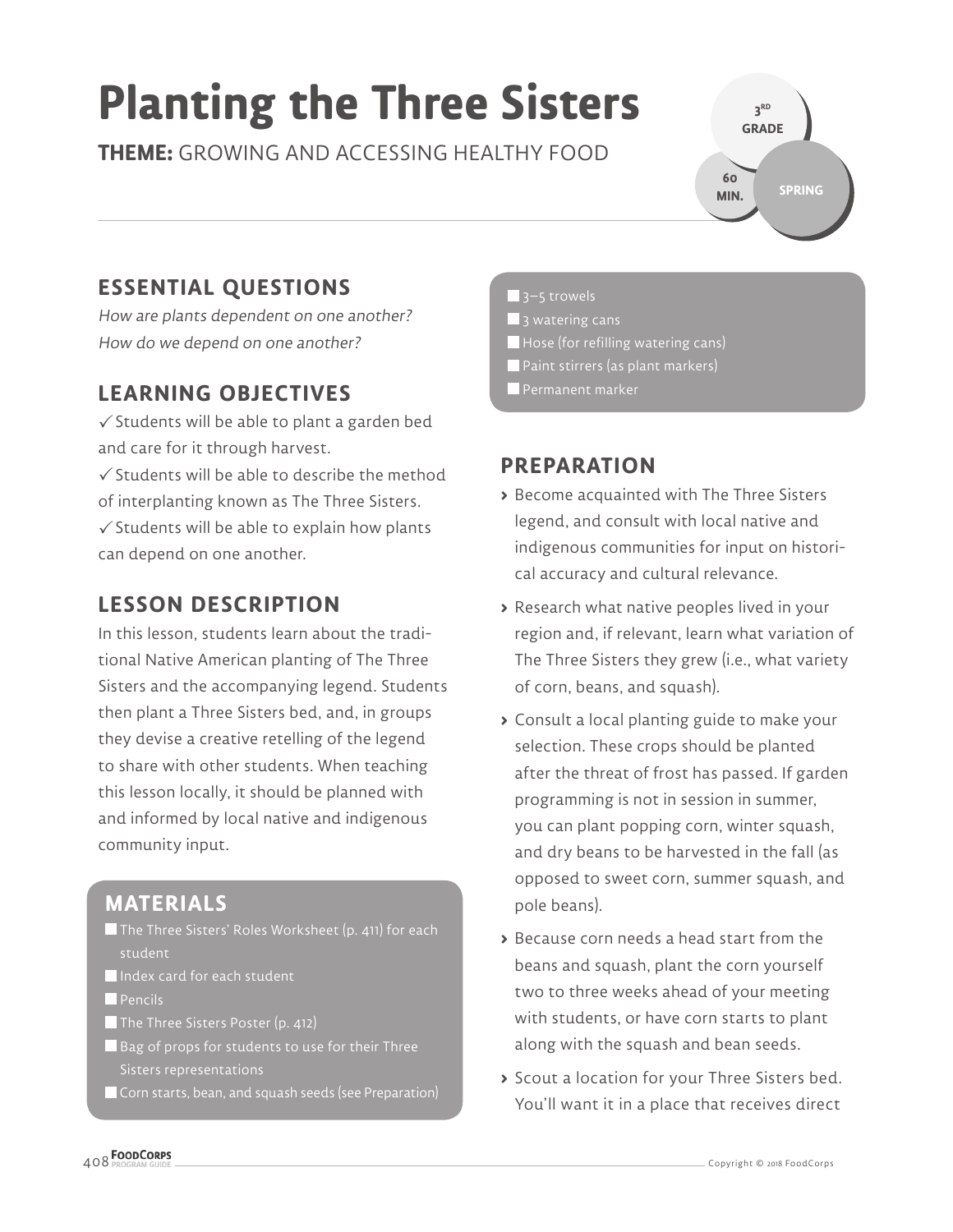sunlight most of the day. There are many designs options for your bed, but a 3-foot round mound is a common practice, containing four corn plants, two bean plants, and one squash plant on the outside. If you have a large class, you might have each group plant one Three Sisters mound. But if you are teaching this lesson to more than one class, and your garden space is limited, each group within a class can plant one sister each.

#### **ACTION STEPS**

**1. Storytelling:** Gather students in a circle, and tell them the story of The Three Sisters. Explain, Native Americans tell a story of three sisters who love and support each other. There is the oldest sister, Corn, who grows very tall and lends support to her younger sister, Bean, who wraps herself around her older sister. Without Corn, Bean wouldn't have a place to climb and reach closer to the Sun. Bean helps her sisters by feeding food to the soil through her roots. Then there's the youngest sister, Squash, who's happy to stay close to the ground where she can fan her wide leaves out and bathe in sunlight from down there. She helps her sisters by shading the ground, keeping the earth moist with water, and preventing other weed plants from growing. Ask, Why do you think the three crops of food that Native Americans grow are called sisters? **(5 min.)**

**2. Discussing Interdependence:** Hand out an index card to each student. Explain, When you have a relationship with someone or something where you each depend on one another, that's called interdependence. Have students repeat the word, and ask, We have interdependence in our families; where else do we have

interdependence? Say, Think of someone you rely on. Describe in a sentence on your card how you depend on them. For example, maybe it's depending on a classmate to hold the door for you or a family member to take care of you when you're sick. Give students a moment to write their sentence, then say, Now turn your card over and write something you do to help that person. Have students share examples of the interdependence among their friends and family. **(5 min.)**

**3. Explain:** Pass out Three Sisters' Roles Worksheet, and show students the Three Sisters Poster. Go over the role of each sister crop, and have students match the roles to the crop on their worksheet. **(5 min.)**

**4. Three Sisters Role Play:** Explain to students that they'll get into groups to come up with a creative way of telling The Three Sisters story while groups take turns planting. Say, You can create a skit, and act out the roles of The Three Sisters; you can write a poem; or you can sing a song. Explain that they should have one person be the recorder for their group, and they'll be sharing their version with the class after everyone has planted. **(25 min.)**

**5. Planting:** Call up one to two small groups at a time to help with planting. Demonstrate tool safety and proper planting techniques for the group before you pass out seeds or starts. Have each group water their plants and identify them with plant markers **(8 min. per group)**

**6. Performing:** Gather students in a place where each group can present their story of The Three Sisters. **(15 min.)**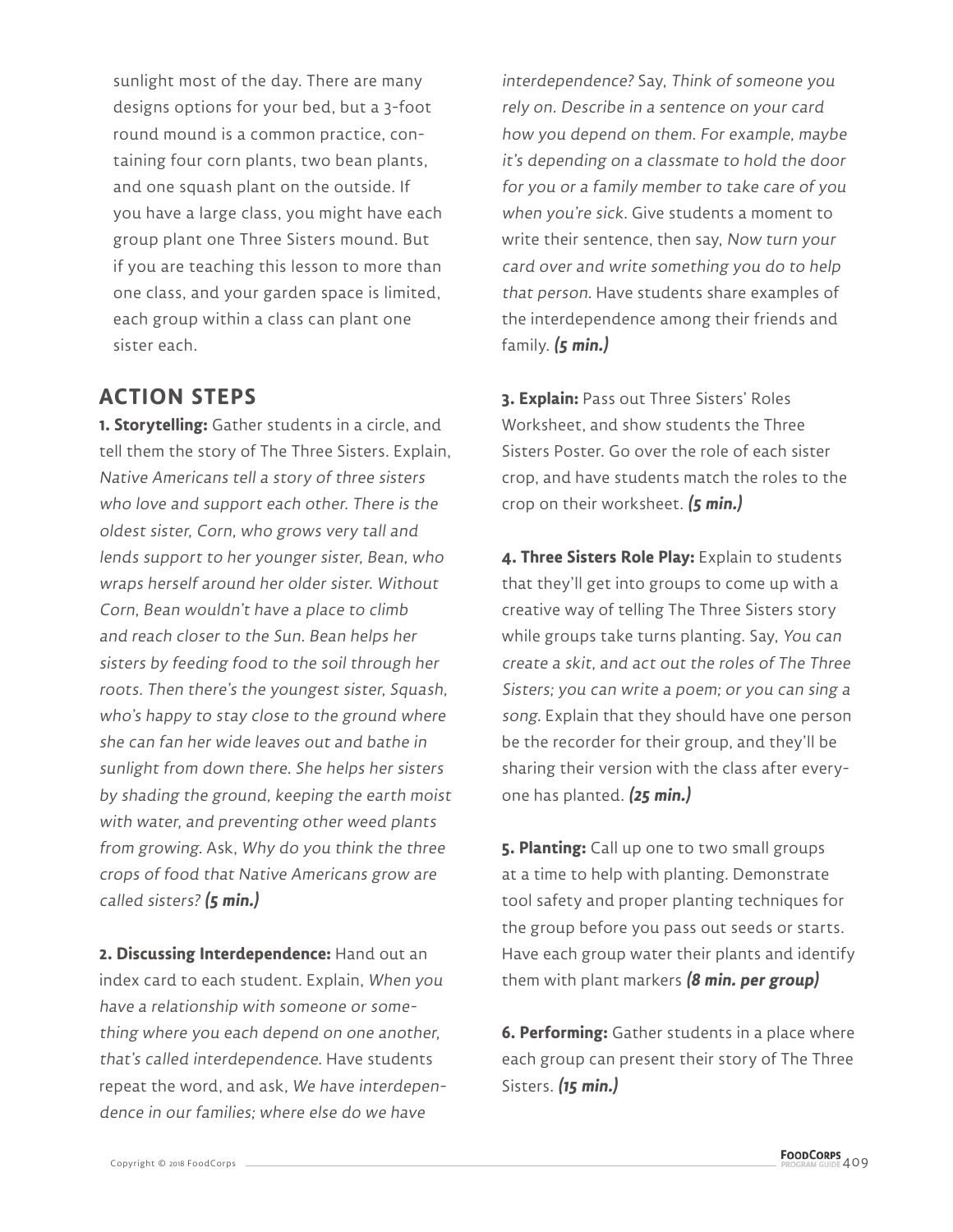#### **REFLECTION**

Have students discuss the following questions in small groups, then share with the class: **(5 min.)**

- What did you think was the most important point to get across in your retelling of The Three Sisters story?
- How do The Three Sisters crops depend on each other to grow and stay healthy?
- How do you depend on others to grow and stay healthy?
- What examples do you think we might see of interdependence among the three sisters crops?

#### **ADAPTATIONS**

**Cooking Extension:** Create a Three Sisters meal such as a stew or tacos with corn tortillas, zucchini, and beans.

**Nutrition Extension:** Adapt the 1st grade lesson Go, Grow, Glow to show how each of The Three Sisters is a go, grow, or glow food. Point out to students that eating the Three Sisters together provides all the nutrients we need, which further demonstrates the idea of interdependence.

**Flour Extension:** Have students shuck ears of corn, and use a grinder to turn the corn into flour.

**Graphic Novel Adaptation:** Instead of a skit, or in addition, have your students fold a piece of paper into eight equal sections and then create a cartoon or graphic novel depicting The Three Sisters and how they help one another.

**Sharing with Younger Students:** Have students share their retelling of the legend of The Three Sisters to younger grades who can help with tending the beds.

#### **ACADEMIC CONNECTIONS**

English Language Arts Common Core State **Standards** 

#### **CCSS.ELA-LITERACY.W.3.3**

Write narratives to develop real or imagined experiences or events using effective technique, descriptive details, and clear event sequences.

#### **CCSS.ELA-LITERACY.RL.3.2**

Recount stories, including fables, folktales, and myths from diverse cultures; determine the central message, lesson, or moral and explain how it is conveyed through key details in the text.

Next Generation Science Standards, Disciplinary Core Idea **NGSS.LS2.A**

Interdependent Relationships in Ecosystems The food of almost any kind of animal can be traced back to plants. Organisms are related in food webs in which some animals eat plants for food and other animals eat the animals that eat plants. Some organisms, such as fungi and bacteria, break down dead organisms (both plants or plants parts and animals) and therefore operate as "decomposers." Decomposition eventually restores (recycles) some materials back to the soil. Organisms can survive only in environments in which their particular needs are met. A healthy ecosystem is one in which multiple species of different types are each able to meet their needs in a relatively stable web of life. Newly introduced species can damage the balance of an ecosystem.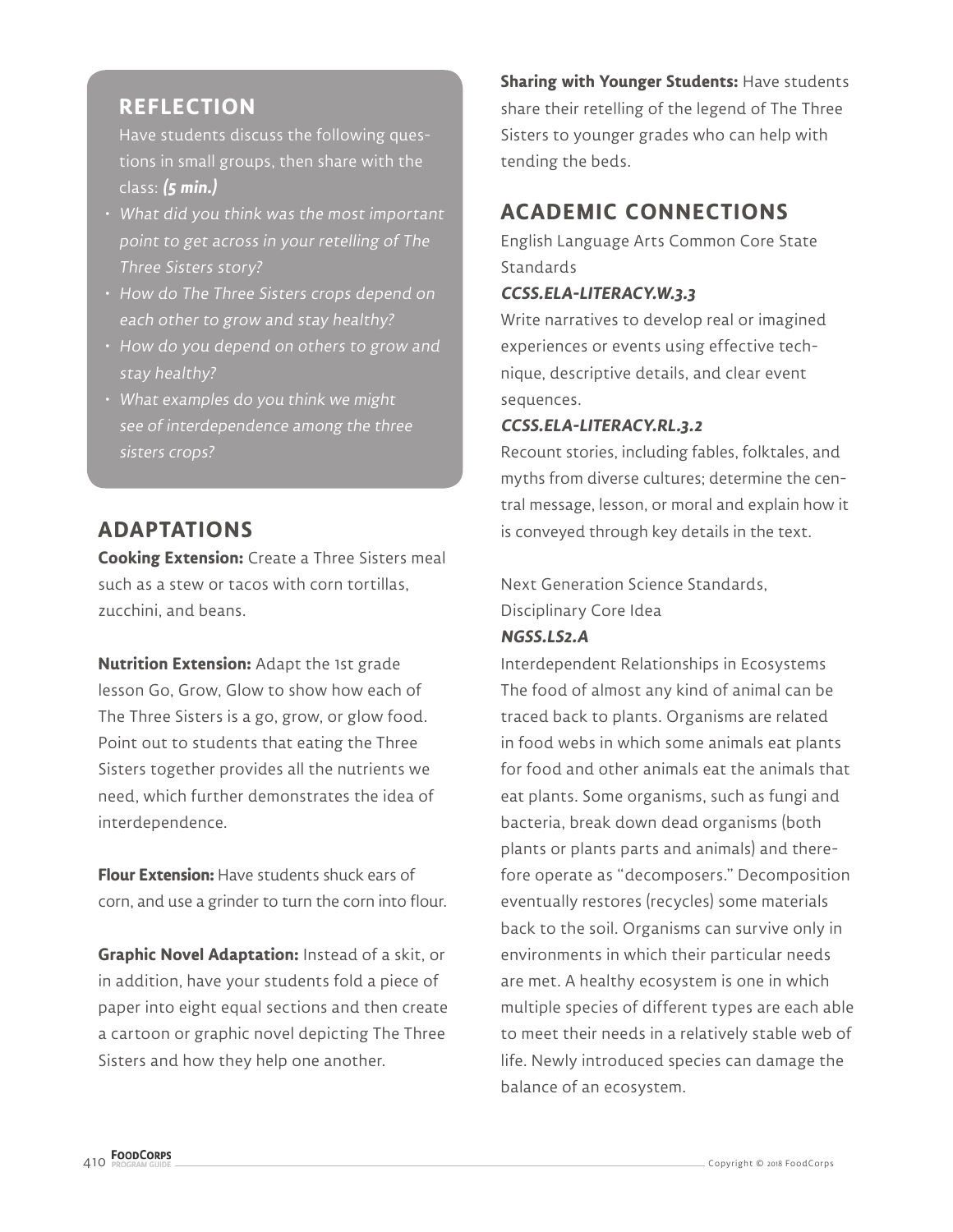### **The Three Sisters' Roles Worksheet**

**Directions:** Match each plant with what it provides to its plant sisters.